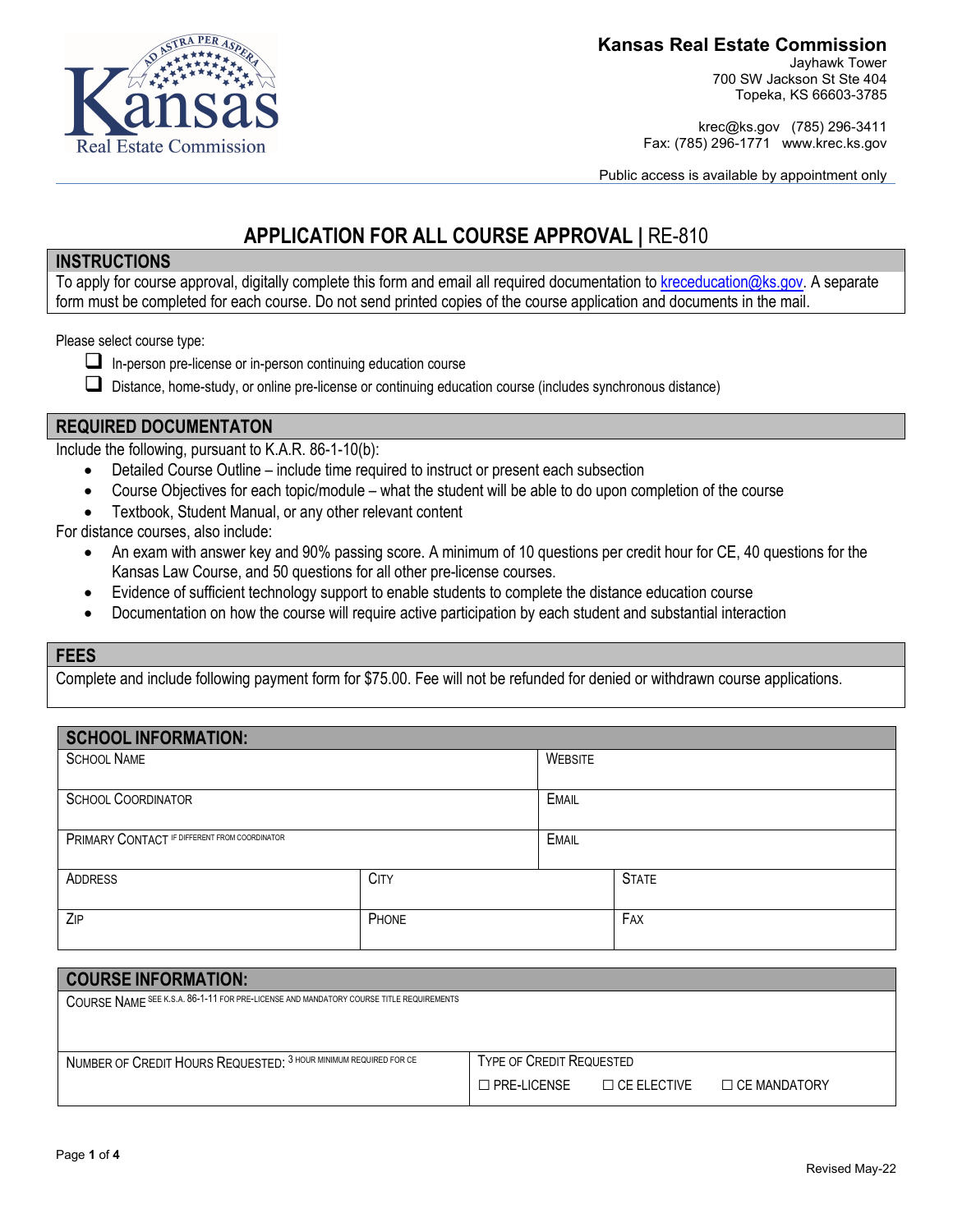

Jayhawk Tower 700 SW Jackson St Ste 404 Topeka, KS 66603-3785

krec@ks.gov (785) 296-3411 Fax: (785) 296-1771 www.krec.ks.gov

Public access is available by appointment only

## **REASON FOR APPROVAL REQUEST:**

□ NEW COURSE APPROVAL

□ NEW COURSE APPROVAL DUE TO CHANGES TO THE FOLLOWING: □ CONTENT □ OUTLINE □ OBJECTIVES □ PRESENTATION PLATFORM

#### **CHANGE REPORTING INFORMATION**

ATTACH ALL DOCUMENTS REQUIRED FOR COURSE APPROVAL. HIGHLIGHT WHERE CHANGES ARE MADE AND PROVIDE PAGE NUMBERS WITH A DESCRIPTION OF CHANGES, IF ANY, HERE:

## **ADDITIONAL COURSE INFORMATION**

When is the first course scheduled to occur? (Attach a course schedule for in-person or synchronous distance courses):

Course location or presentation platform:

Attendance policy and procedure for maintenance of records:

l

l

l

### **THIS SCHOOL IS (select one):**

- $\Box$  an institution which is accredited by the north central association of colleges and secondary schools accrediting agency
- $\Box$  a technical college as defined by K.S.A. 72-4412 and amendments thereto
- $\Box$  a private or out-of-state postsecondary educational institution which has been issued a certificate of approval pursuant to the Kansas private and out-of-state postsecondary educational institution act; required for pre-license course providers. (**New schools – include a copy of the certificate of approval from Kansas Board of Regents**)
- $\Box$  an agency of the state of Kansas
- $\Box$  a similar institution, approved by the commission, in another state
- $\Box$  an entity providing continuing education only

### **COORDINATOR CERTIFICATION**

*I declare under penalty of perjury under the laws of the State of Kansas that I have read and understand this form and that the information I have provided is true, correct and complete to the best of my knowledge.*

l

SIGNATURE DATE SIGNED AND SERVER SIGNED AND SERVER SIGNED AND SIGNED AND SIGNED AND SIGNED AND SIGNED AND SIGNED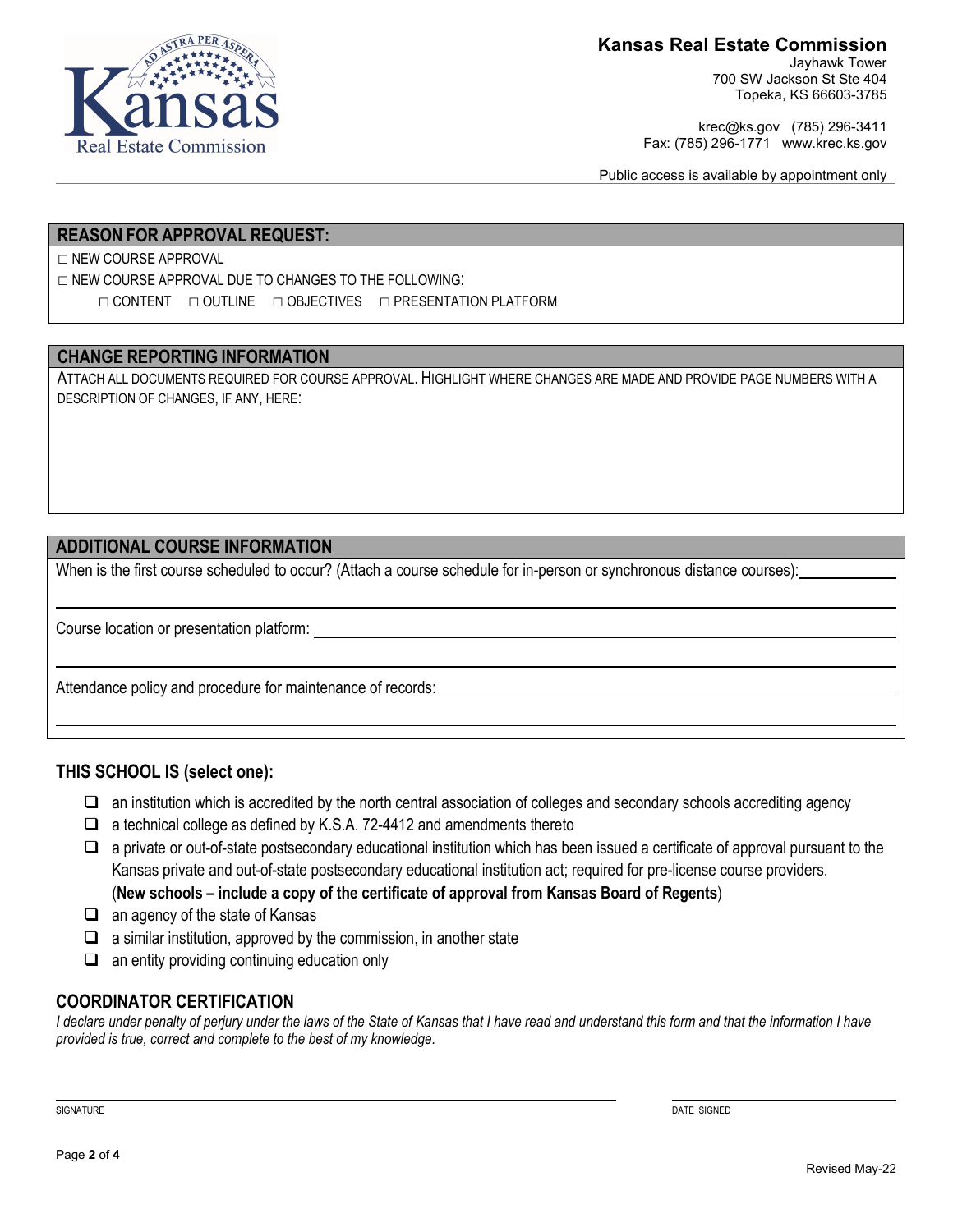

Jayhawk Tower 700 SW Jackson St Ste 404 Topeka, KS 66603-3785

krec@ks.gov (785) 296-3411 Fax: (785) 296-1771 www.krec.ks.gov

Public access is available by appointment only

| TIME, MODULE, or<br><b>TOPIC</b> | DETAILED CONTENT OUTLINE - Include each module or topic.<br>For in-person, group into segments no longer than 15 minutes and<br>indicate length of break(s). | LEARNING OBJECTIVES - Provide a minimum of three Learning Objectives<br>for every three hours of your course. A Learning Objective defines: "WHAT WILL THE STUDENT BE ABLE TO DO UPON COMPLETION OF THIS<br>COURSE?" |  |  |
|----------------------------------|--------------------------------------------------------------------------------------------------------------------------------------------------------------|----------------------------------------------------------------------------------------------------------------------------------------------------------------------------------------------------------------------|--|--|
|                                  | <b>SAMPLE</b>                                                                                                                                                |                                                                                                                                                                                                                      |  |  |
| 5 minutes                        | Five fiduciary responsibilities of an agent to his client                                                                                                    | The student will be able to define either verbally or in writing the five fiduciary<br>responsibilities an agent has to his client and give an example of how each of                                                |  |  |
| 10 minutes                       | a. confidentiality                                                                                                                                           | the five responsibilities could be applied in a real estate transaction.                                                                                                                                             |  |  |
| 10 minutes                       | b. obedience                                                                                                                                                 |                                                                                                                                                                                                                      |  |  |
| 5 minutes                        | c. loyalty                                                                                                                                                   |                                                                                                                                                                                                                      |  |  |
| 5 minutes                        | d. accounting                                                                                                                                                |                                                                                                                                                                                                                      |  |  |
| 15 minutes                       | e. disclosure                                                                                                                                                |                                                                                                                                                                                                                      |  |  |
|                                  | Please fill out or attach a typed copy                                                                                                                       |                                                                                                                                                                                                                      |  |  |
|                                  |                                                                                                                                                              |                                                                                                                                                                                                                      |  |  |
|                                  |                                                                                                                                                              |                                                                                                                                                                                                                      |  |  |
|                                  |                                                                                                                                                              |                                                                                                                                                                                                                      |  |  |
|                                  |                                                                                                                                                              |                                                                                                                                                                                                                      |  |  |
|                                  |                                                                                                                                                              |                                                                                                                                                                                                                      |  |  |
|                                  |                                                                                                                                                              |                                                                                                                                                                                                                      |  |  |
|                                  |                                                                                                                                                              |                                                                                                                                                                                                                      |  |  |
|                                  |                                                                                                                                                              |                                                                                                                                                                                                                      |  |  |
|                                  |                                                                                                                                                              |                                                                                                                                                                                                                      |  |  |
|                                  |                                                                                                                                                              |                                                                                                                                                                                                                      |  |  |
|                                  |                                                                                                                                                              |                                                                                                                                                                                                                      |  |  |
|                                  |                                                                                                                                                              |                                                                                                                                                                                                                      |  |  |
|                                  |                                                                                                                                                              |                                                                                                                                                                                                                      |  |  |
|                                  |                                                                                                                                                              |                                                                                                                                                                                                                      |  |  |
|                                  |                                                                                                                                                              |                                                                                                                                                                                                                      |  |  |
|                                  |                                                                                                                                                              |                                                                                                                                                                                                                      |  |  |
|                                  |                                                                                                                                                              |                                                                                                                                                                                                                      |  |  |
|                                  |                                                                                                                                                              |                                                                                                                                                                                                                      |  |  |